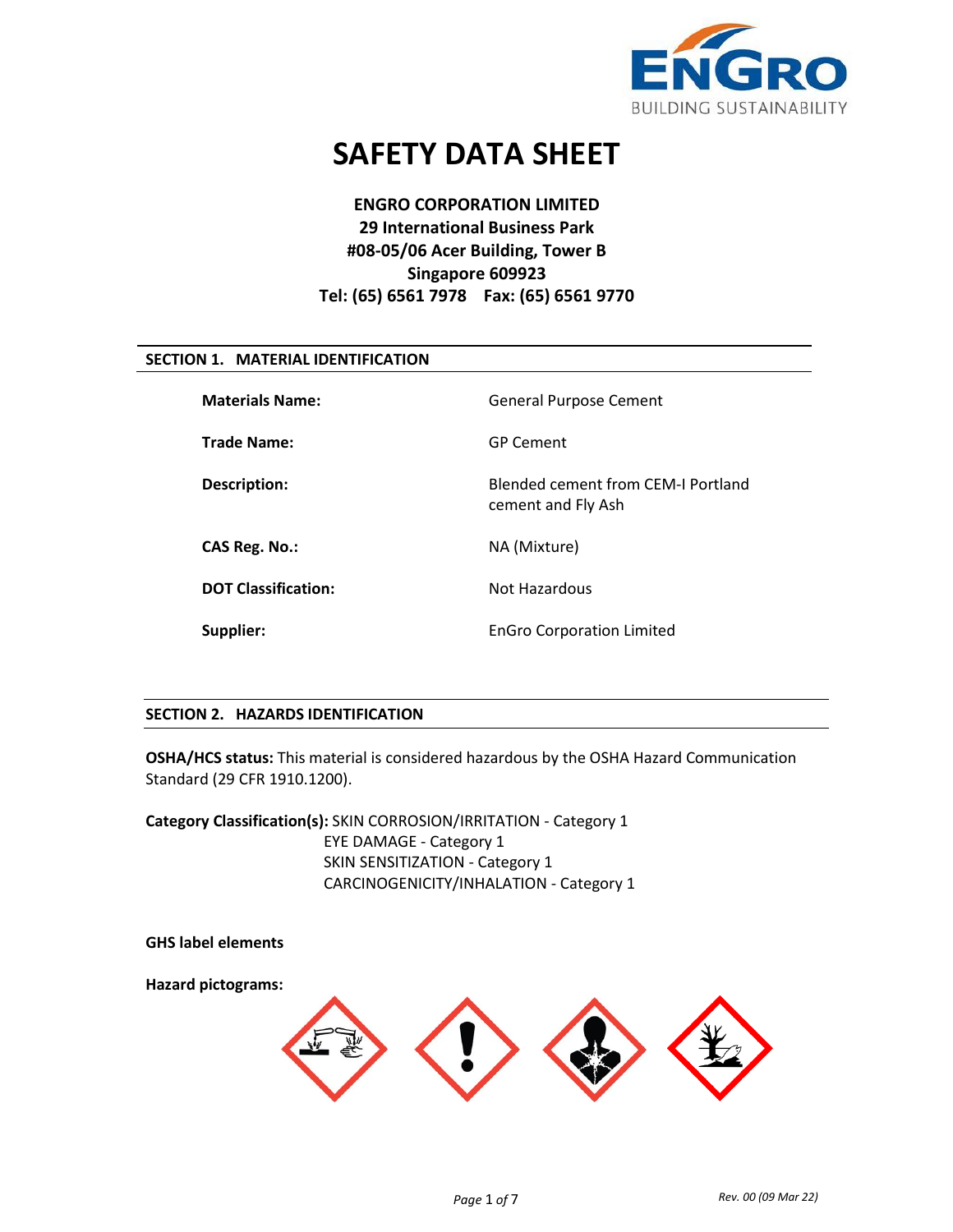

#### **Signal word: Danger**

| Hazard statements: Causes severe skin burns and eye damage.              |
|--------------------------------------------------------------------------|
| May cause an allergic skin reaction.                                     |
| May cause respiratory irritation.                                        |
| May cause cancer.                                                        |
| May damage to organs (lungs)                                             |
| May cause long-lasting harmful effects to aquatic life                   |
| <b>Precautionary Statements: Obtain special instructions before use.</b> |
| Do not handle until all safety precautions have been read and            |
| understood.                                                              |
| Do not breathe dust.                                                     |
| Wash clothing, face and hands thoroughly after handling.                 |
| Contaminated work clothing must not be allowed out of the                |

workplace.

Wear eye protection, protective clothing and protective gloves.

### **SECTION 3. COMPOSITION / INFORMATION ON INGREDIENTS**

| Ingredient:                        | Portland Cement (CEM-I) |
|------------------------------------|-------------------------|
| <b>Ingredient Sequence Number:</b> | 01                      |
| Percent:                           | 65-75                   |
| NIOSH (RTECS) Number:              | VV8770000               |
| <b>CAS Number:</b>                 | 65997-15-1              |
| OSHA PEL:                          | 10 mg/m $3$ TDUST       |
| <b>ACGIH TLV:</b>                  | 10 mg/m $3$ TDUST       |
| Ingredient:                        | Fly Ash                 |
| <b>Ingredient Sequence Number:</b> | 02                      |
| Percent:                           | 25-35                   |
| NIOSH (RTECS) Number:              | N/A                     |
| <b>CAS Number:</b>                 | N/A (Mixture)           |
| <b>OSHA PEL:</b>                   | N/A                     |
| <b>ACGIH TLV:</b>                  | $0.025$ mg/m3           |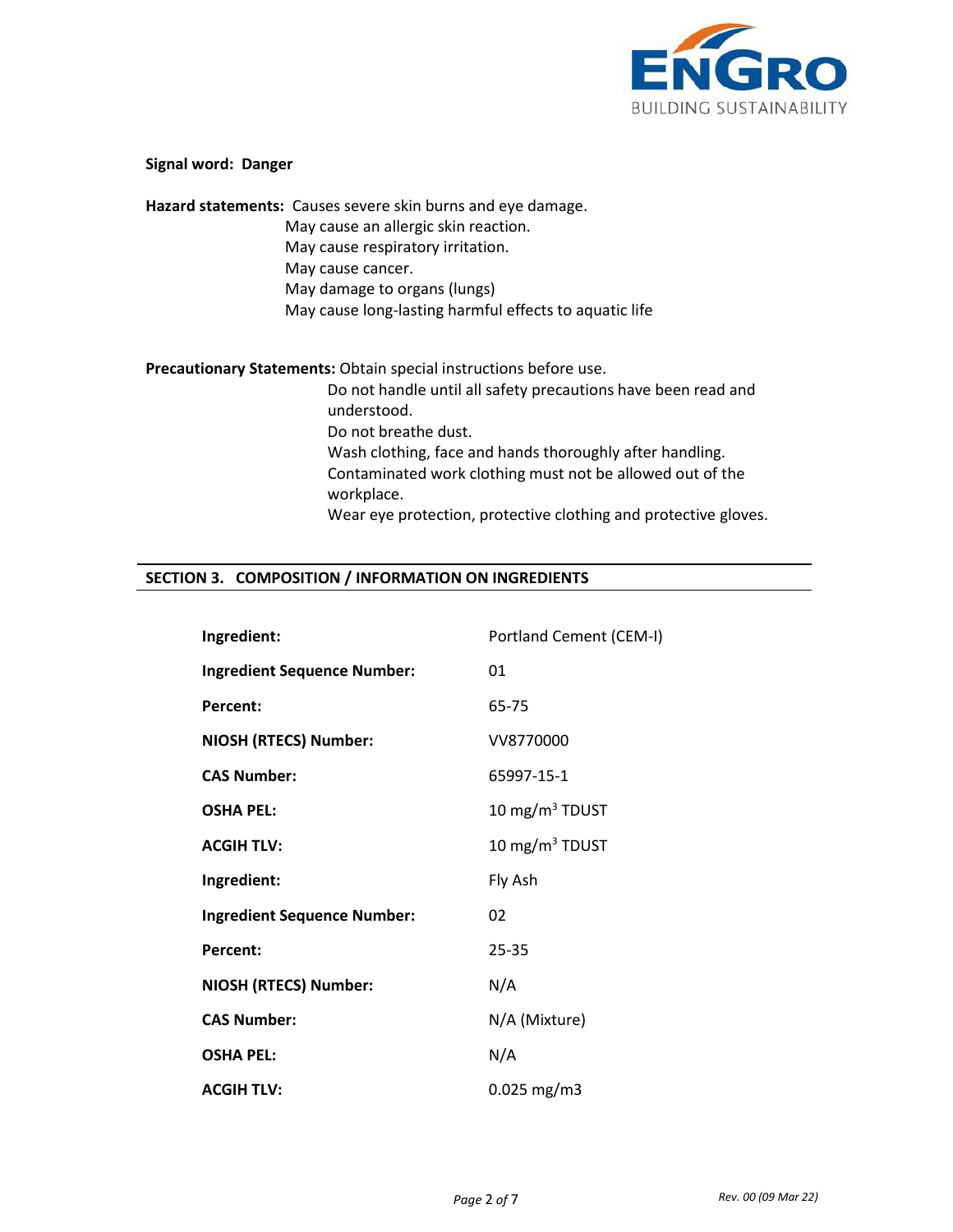

#### **SECTION 4. FIRST AID MEASURES**

#### **EMERGENCY AND FIRST AID PROCEDURES**

**Skin Contact**: Remove contaminated shoes and clothing. Rinse affected area with large amounts of water followed by washing the area with soap and water. Contact medical assistance if necessary.

**Eye Contact**: Immediately flush eyes, including under eye lids, with copious amounts of water until victim is transported to an emergency medical facility. *Contact the physician immediately! This material can cause corneal edema!*

**Inhalation**: Move the victim to fresh air. If breathing is difficult, give oxygen; if victim is not breathing, give artificial breathing. Contact medical assistance if necessary.

**Ingestion**:Never give anything by mouth to an unconscious or convulsing person. If ingested, have the conscious victim drink 4 to 8 oz. of milk or water. Contact the physician immediately.

**Note to Physician**:Ingestion of large amounts of cement is unlikely. However, to prevent re-exposing the esophagus and the stomach, do not induce emesis or perform gastric lavage. Immediate dilution may prevent esophageal burns. For severe esophageal burns, consider esophagocopy within the first 24 hours. Neutralization with acidic agents is not advised because of the increased risk of exothermic burns. Water-mineral oil soaks may aid in the removal of hardened cement from the skin. Dried on cement is extremely difficult to remove; surgical debridement and possibly even skin grafting may be necessary. Consult an ophthalmologist for ocular burns. Consider topical mydriatic-cyclopelegics to guard against development for posterior synechiae and ciliary spasm.

| 9221198 9. TINE TISHTING MEASONES            |                                                          |  |
|----------------------------------------------|----------------------------------------------------------|--|
|                                              |                                                          |  |
| <b>Flash Point:</b>                          | Non-combustible                                          |  |
| <b>Extinguishing Media:</b>                  | Media suitable for surrounding fire (FPN)                |  |
| <b>Special Fire Fighting Procedures:</b>     | Use NIOSH / MSHA approved SCBA and full protective (FPN) |  |
| <b>Unusual Fire &amp; Explosion Hazards:</b> | None                                                     |  |
| <b>Flammable Limits:</b>                     | N/A                                                      |  |
| <b>Lower Explosive Limit:</b>                | N/A                                                      |  |
| <b>Upper Explosive Limit:</b>                | N/A                                                      |  |
| <b>Lower Explosive Limit:</b>                | N/A                                                      |  |
| <b>Upper Explosive Limit:</b>                | N/A                                                      |  |

#### **SECTION 5. FIRE-FIGHTING MEASURES**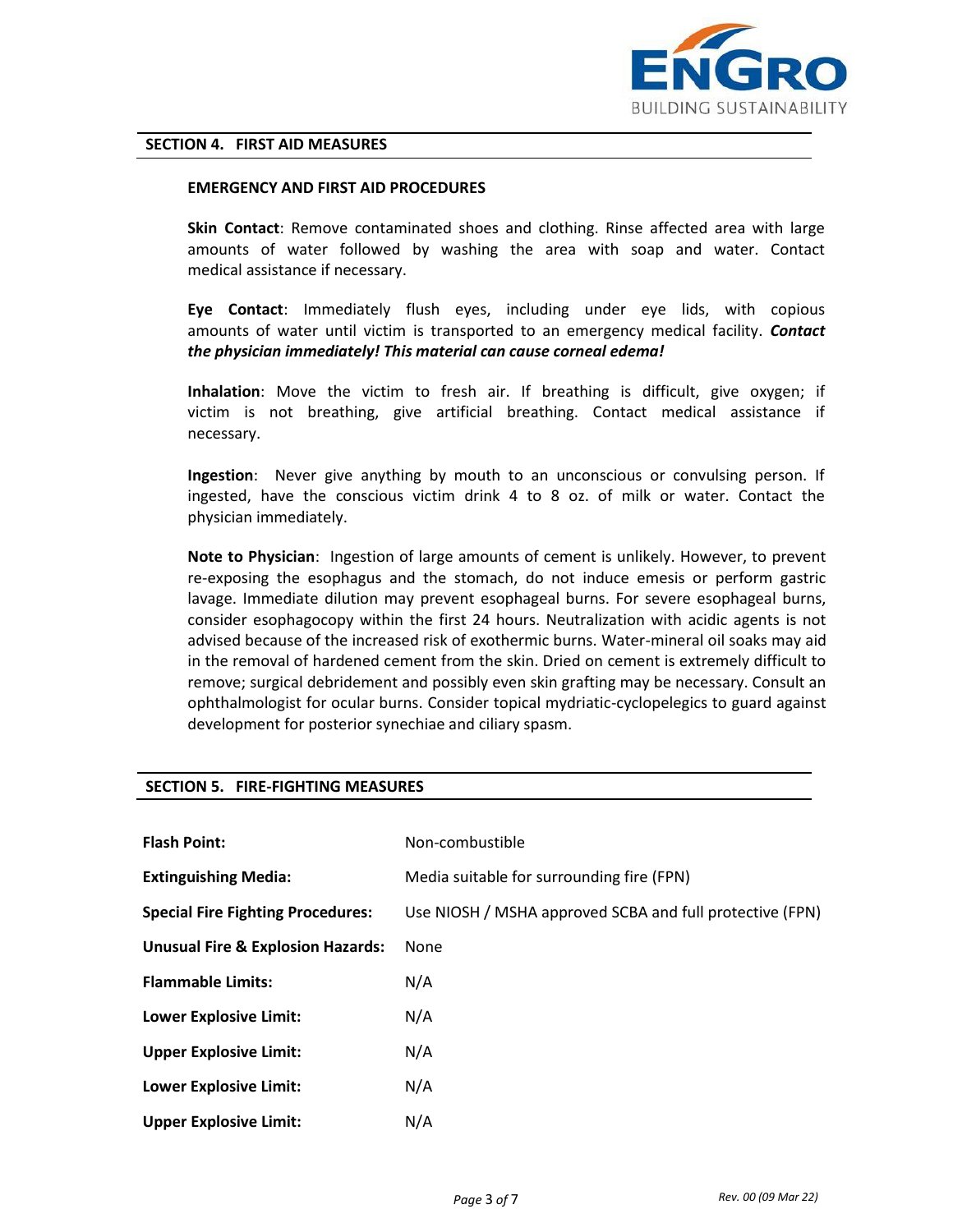

#### **SECTION 6. ACCIDENTAL RELEASE MEASURES**

**Steps to be taken if material is released or spilled**: Use dry clean-up methods that do not disperse dust into the air. Avoid actions that cause dust to become airborne. Avoid inhalation of dust and contact with skin. Wear appropriate personal protective equipment. Scrape up wet material and place in an appropriate container. Allow the material to "dry" before disposal.

#### **SECTION 7. HANDLING AND STORAGE**

| <b>Neutralizing Agent:</b>                 | None specified by manufacturer                                                                                                                                                                                                     |
|--------------------------------------------|------------------------------------------------------------------------------------------------------------------------------------------------------------------------------------------------------------------------------------|
| <b>Precautions - Handling and Storing:</b> | None                                                                                                                                                                                                                               |
| Housekeeping:                              | Avoid actions cause the cement to become<br>airborne during clean-up such as dry<br>sweeping or using compressed air. Use<br>HEPA Vacuum or thoroughly wet with water<br>to clean-up dust. Use PPE described in<br>Section 8 below |

 **Do not** store or handle near food and beverages or smoking materials

 **Respirable dust** may be generated during processing, handling and storage. The personal protection and controls identified in Section 8 of SDS should be applied as appropriate

#### **SECTION 8. EXPOSURE CONTROLS / PERSONAL PROTECTION**

| <b>Respiratory Protection:</b>     | The use of a NIOSH/MSHA approved respirator is<br>recommended, based on airborne concentrations                                              |
|------------------------------------|----------------------------------------------------------------------------------------------------------------------------------------------|
| <b>Ventilation:</b>                | Local exhaust can be used to control airborne<br>dust levels                                                                                 |
| <b>Protective Gloves:</b>          | Impervious gloves (FPN)                                                                                                                      |
| <b>Eye Protection:</b>             | ANSI approved chemical work goggles (FPN)                                                                                                    |
| <b>Other Protective Equipment:</b> | EMER eyewash & DLUGE SHWR meeting ANSI<br>design criteria (FPN). Use BARR creams, boots &<br>clothing to protect skin (SUPDAT)               |
| <b>Work Hygienic Practices:</b>    | Immediately after working with cement, shower<br>with soup & water, Precaution must be observed<br>because cement burns with little warning. |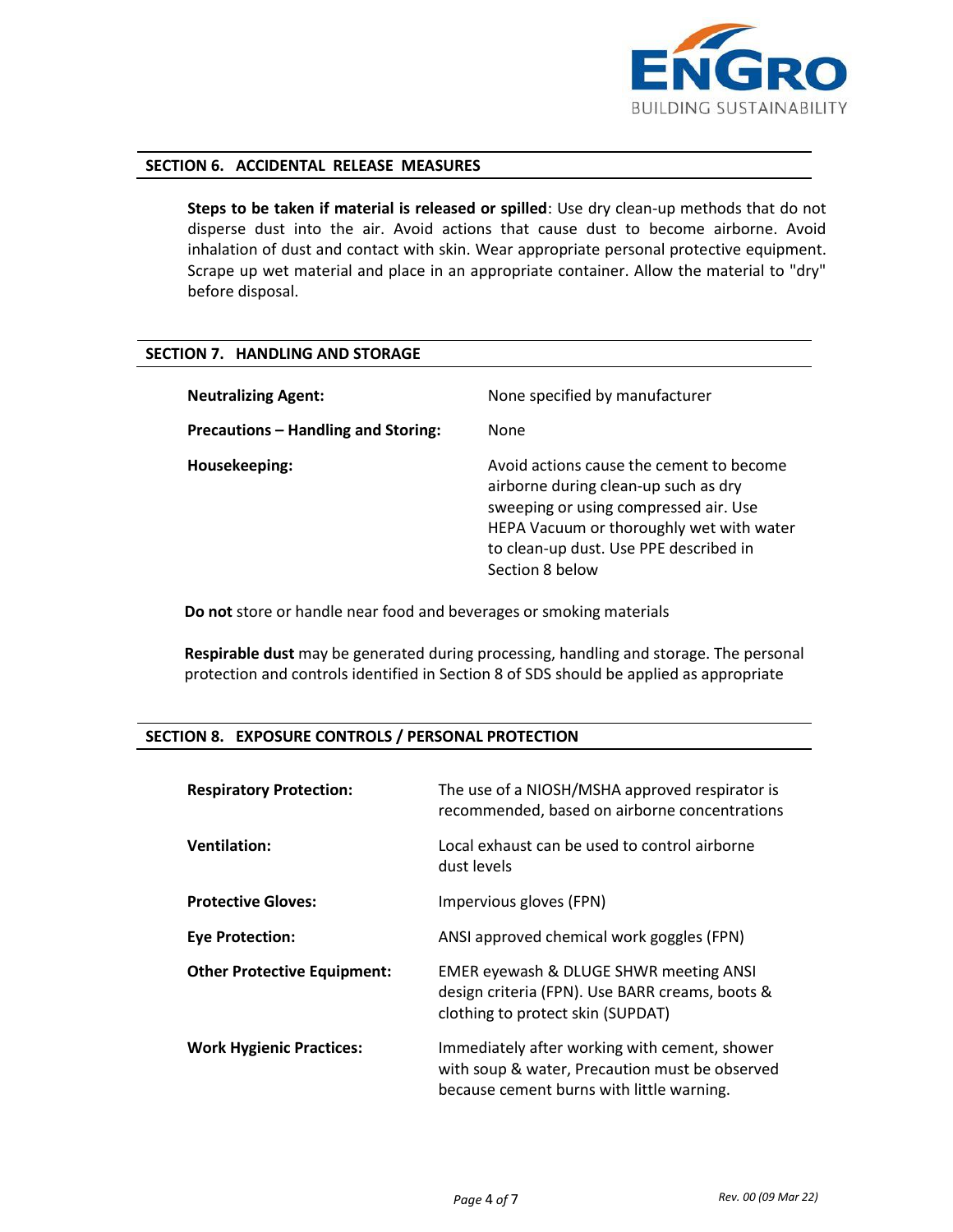

#### **SECTION 9. PHYSICAL / CHEMICAL CHARACTERISTICS**

| <b>Boiling Point:</b>               | N/A                      |
|-------------------------------------|--------------------------|
| Specific Gravity ( $H_2O = 1$ ):    | $3.05 - 3.09$            |
| Vapor Pressure (mmHg / 70ºF):       | N/A                      |
| Vapor Density (Air = $1$ ):         | N/A                      |
| <b>Evaporation Rate:</b>            | N/A                      |
| <b>Solubility in Water:</b>         | Slight (0.1-1.0%)        |
| <b>Percent Volatiles by Volume:</b> | 0%                       |
| <b>Appearance &amp; Odor:</b>       | Brown powder and no odor |

#### **SECTION 10. STABILITY AND REACTIVITY**

| Stability:                                      | Stable              |
|-------------------------------------------------|---------------------|
| <b>Conditions to Avoid (Stability):</b>         | Keep dry until used |
| <b>Materials to Avoid:</b>                      | None                |
| <b>Conditions to Avoid (Poly):</b>              | Not relevant        |
| <b>Hazardous Decomposition/By-</b><br>products: | None                |
| <b>Hazardous Polymerization:</b>                | No                  |

#### **SECTION 11. TOXICOLOGICAL**

LD50-LC50 Mixture: **None Specified by manufacturer**.

**Route of Entry:** Inhalation, Skin and Ingestion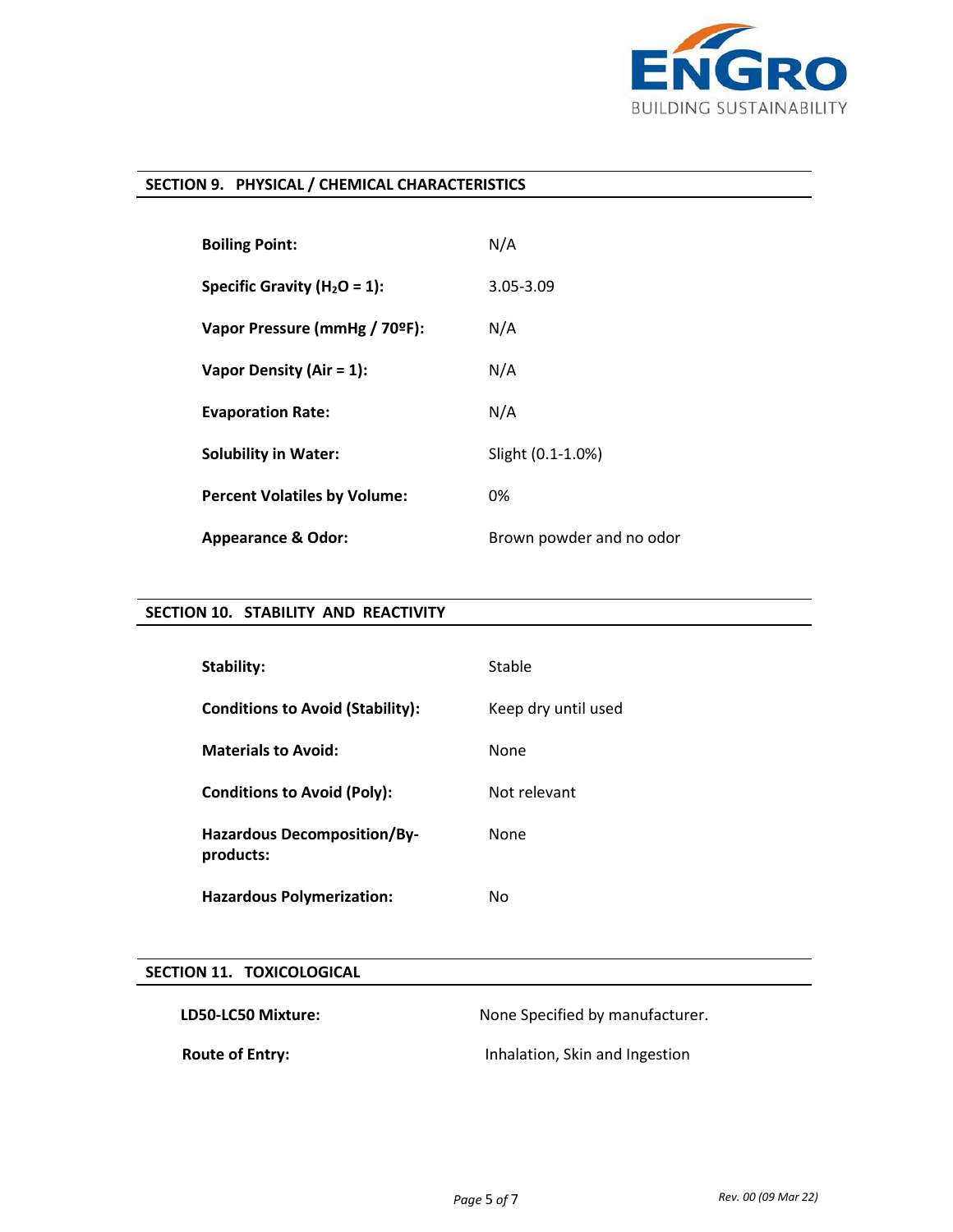

**Health Hazard (Acute and chronic)**:Portland cement is a nuisance dust and an irritant to skin, eyes and mucous membranes. Its principle health hazard occurs from the formation of alkaline calcium hydroxide (forming from the addition of water to Portland cement), and this material is abrasive and can burn the skin. Dry cement will not cause alkaline burns. Some individuals appear to tolerate brief contact with wet cement but others develop extensive skin burns. Repeated or prolong skin exposure can cause dermatitis, including skin dryness, fissures, eczematous rashes and dystrophy of the nails. Extensive burns with dermal necrosis can occur. Allergic dermatitis may result from the presence of heavy metal such as chromium in the mixture.

Splashes into the eyes can cause corneal edema. Ingestion of the powder may cause burns in the esophagus and stomach. Chronic bronchitis may result from long term exposure. There are reports of x-ray changes without symptoms in cement workers exposed to Portland cement. Other studies showing x-rays changes with pulmonary symptoms are noted in workers exposed primarily to the silica-containing products in Portland cement.

**Signs and Symptoms of Exposure**:Inhalation symptoms include eye, nose and upper respiratory tract irritation, cough, expectoration, shortness of breath and wheezing. Within 12 to 48 hours after 1 to 6 hours exposures, first second and third degree burns may occur. There may be no obvious pain at the time of exposure. Allergic reactions and changes in x-rays are also sign of exposure.

**Medical Conditions Aggravated By Exposure**: Individuals with a sensitivity to hexachromium salts should avoid exposure. Individuals with chronic respiratory disorder or skin diseases should minimize exposure.

#### **Listed as a Carcinogen/Potential Carcinogen**

|                                                                | <u>Yes</u> | <u>No</u> |
|----------------------------------------------------------------|------------|-----------|
| In the National Toxicology Program (NTP) Report on Carcinogens |            |           |
| In the International Agency for Research (IARC) Monographs     |            |           |
| By the Occupational Safety and Health Administration (OSHA)    |            | x         |

**Explanation Carcinogenicity:** Not relevant

#### **SECTION 12. ECOLOGICAL INFORMATION**

For questions regarding Ecological information refer to contact information in Section 1.